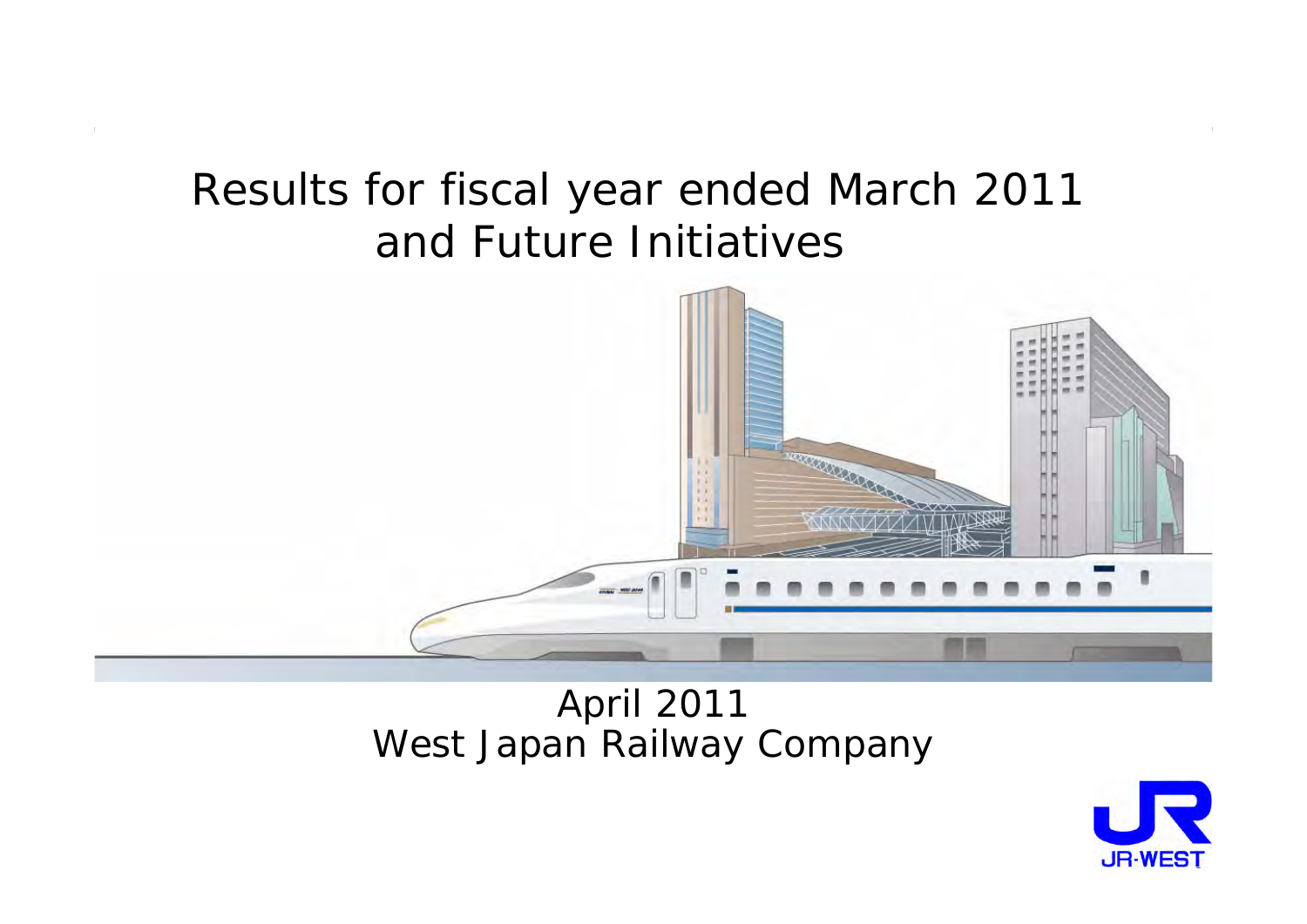## 1. FY2011/3 Results and Forecasts for FY2012/3

|                           |                                              |                                   |      |                                                 | (Unit: billion yen) |                                   |  |
|---------------------------|----------------------------------------------|-----------------------------------|------|-------------------------------------------------|---------------------|-----------------------------------|--|
|                           | Results for fiscal year ended March 31, 2011 |                                   |      | Forecasts for fiscal year ending March 31, 2012 |                     |                                   |  |
|                           |                                              | <b>YOY</b><br>Increase/(Decrease) |      |                                                 |                     | <b>YOY</b><br>Increase/(Decrease) |  |
|                           |                                              | Amount                            | %    |                                                 | Amount              | %                                 |  |
| <b>Operating Revenues</b> | 1,213.5                                      | 23.3                              | 2.0  | 1,260.0                                         | 46.4                | 3.8                               |  |
| <b>Operating Expenses</b> | 1,117.5                                      | 3.9                               | 0.4  | 1,191.5                                         | 73.9                | 6.6                               |  |
| Operating Income          | 95.9                                         | 19.4                              | 25.4 | 68.5                                            | (27.4)              | (28.6)                            |  |
| <b>Recurring Profit</b>   | 68.9                                         | 20.8                              | 43.3 | 42.0                                            | (26.9)              | (39.1)                            |  |
| Net Income                | 34.9                                         | 10.1                              | 40.7 | 25.0                                            | (9.9)               | (28.5)                            |  |

Consolidated Financial Results and Forecasts

Note: Fiutres in bracket() are negative values.

#### Major Factors of Increase/Decrease in Consolidated Operating Income



1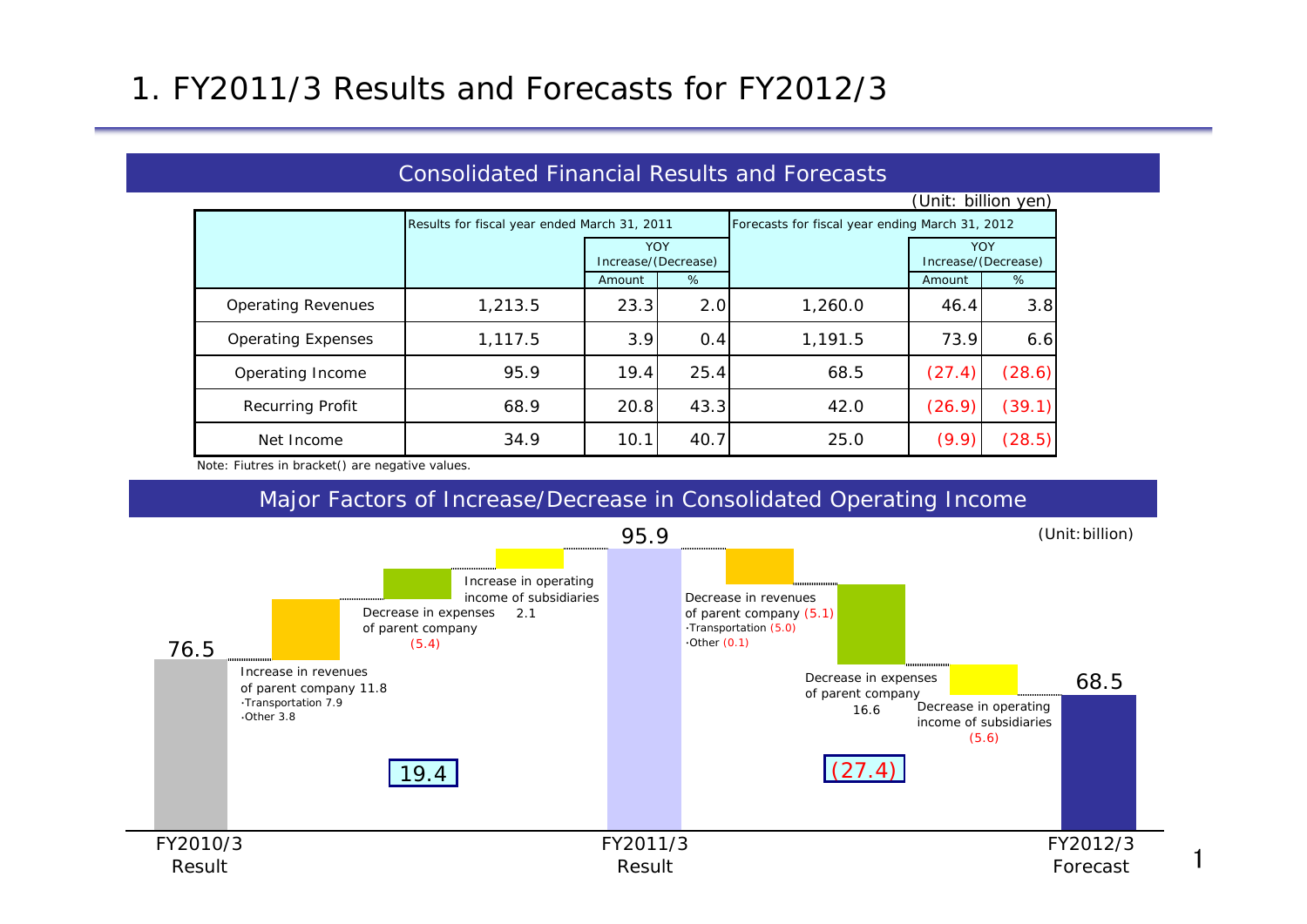## 2. Basic Management Policy for FY2011/3

#### ○ **Accomplishment of "Basic Safety Policy" and promotion of new measures to prevent accidents**  ○ **Maximizing the effects of two major projects** "Direct Services between the Sanyo and the Kyushu Shinkansen" "OSAKA STATION CITY"○ **"Coexistence with local communities"** ・ Enhancement of the value of our railway belts mainly in Kinki area ・ Contribution to make the town convenient and attractive places to live ・ Invigoration of local communities through tourism ・ Provision of transport services most suitable to local needs ○ **"Innovation by technology"** ・System change of railway operation ○ **"Thinking and acting based on the field"** ・ "Changing our operational frameworks from the perspective of business field" ○ Measures to ensure safety in the event of disaster (including tsunami, earthquake-proof construction, and train stop system.) ○ Setting BCP assuming earthquake and tsunami (including building a system of stable procurement of maintenance parts) ○ Management improvements from both revenues and costs (including securing revenues, revision of service levels such as electricity-saving on the basis of the trend of society, etc.) Resolve management issues raised after earthquake Moving forward steadily with key strategies in Medium-Term Management Plan Realizing sustainable growth by ○ Provision of safe and reliable transport service ○ Improvement of Customer Satisfaction ○ Development of human resources Further promotion for measures to improve safety and customer service ○ CSR ○ Corporate Governance, Compliance Promotion of CSR and Compliance Building a process for business operation based on Medium-Term Management Plan by establishing a cross-sectional team for each strategy

strengthening management foundation

JR-West Group will focus all its effort into maximize the effects of the two long-awaited major projects "Direct services between the Sanyo and the Kyushu Shinkansen" and "Osaka Station City".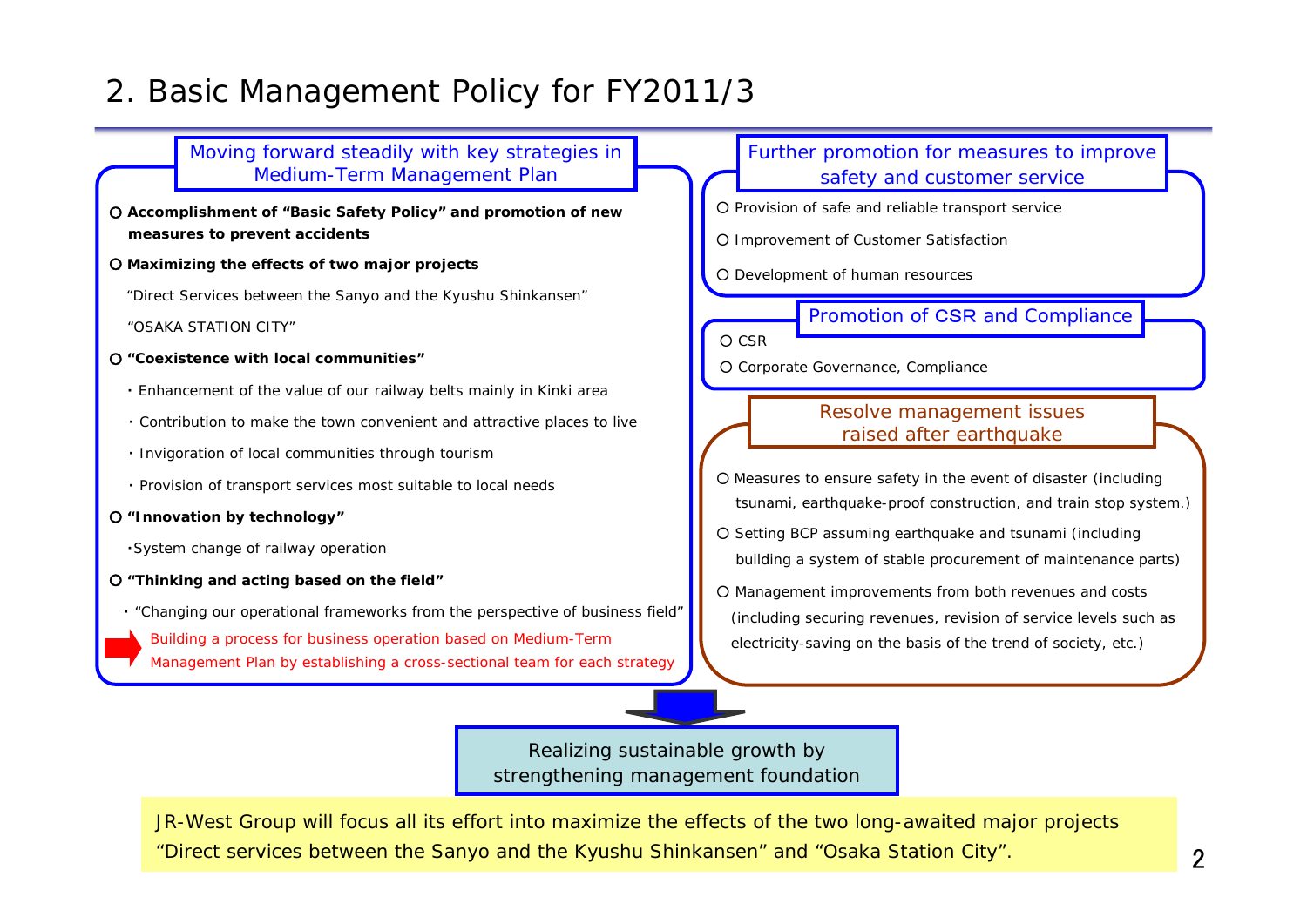## 3. Major Factors of Increase/Decrease in Transportation Revenues

|                      |                |        | Results for fiscal year ended March 31, 2011 |                                                                          |        | Forecasts for fiscal year ending March 31, 2012 | (Unit: Billion Yen)               |                          |
|----------------------|----------------|--------|----------------------------------------------|--------------------------------------------------------------------------|--------|-------------------------------------------------|-----------------------------------|--------------------------|
|                      | Transportation |        | <b>YOY</b><br>Increase/(Decrease)            | Major factors                                                            |        | Transportation                                  | <b>YOY</b><br>Increase/(Decrease) |                          |
|                      | revenues       | Amount | $\%$                                         |                                                                          | Amount | revenues                                        | Amount                            | $\%$                     |
|                      |                |        |                                              | Fundamentals (103.0%)                                                    | 9.2    |                                                 |                                   |                          |
|                      |                |        |                                              | Special factors                                                          |        |                                                 |                                   |                          |
|                      |                |        |                                              | Effects of timetable revisions                                           | 2.4    |                                                 |                                   |                          |
| Shinkansen           | 323.9          | 11.4   | 3.7                                          | Rebound of new influenza virus<br>in the previous year                   | 2.2    | 319.4                                           | (4.4)                             | (1.4)                    |
|                      |                |        |                                              | Effects of direct service bewteen<br>the Sanyo and the Kyushu Shinkansen | 0.8    |                                                 |                                   |                          |
|                      |                |        |                                              | The Great East Japan Earthquake                                          | (2.8)  |                                                 |                                   |                          |
|                      |                |        | etc.                                         |                                                                          |        |                                                 |                                   |                          |
|                      |                |        |                                              | Fundamentals (99.4%)                                                     | (1.7)  |                                                 | 1.3                               |                          |
| Kyoto-Osaka-         |                |        | (0.6)                                        | Special factors                                                          |        |                                                 |                                   |                          |
| Kobe Area            | 284.4          | (1.7)  |                                              | Rebound of new influenza virus<br>in the previous year                   | 1.3    | 285.7                                           |                                   | 0.5                      |
| conventional         |                |        |                                              | The Great East Japan Earthquake                                          | (0.7)  |                                                 |                                   |                          |
| lines                |                |        |                                              | Hot summer in August and September                                       | (0.4)  |                                                 |                                   |                          |
|                      |                |        |                                              | etc.                                                                     |        |                                                 |                                   |                          |
|                      |                |        |                                              | Fundamentals (99.6%)                                                     | (0.5)  |                                                 |                                   |                          |
|                      |                |        |                                              | Special factors                                                          |        |                                                 |                                   |                          |
| Other<br>coventional | 119.6          | (1.7)  | (1.4)                                        | Rebound of new influenza virus<br>in the previous year                   | 0.3    | 117.7                                           | (1.8)                             | (1.6)                    |
| lines                |                |        |                                              | The Great East Japan Earthquake                                          | (0.6)  |                                                 |                                   |                          |
|                      |                |        |                                              | Toll-free expressways                                                    | (0.3)  |                                                 |                                   |                          |
|                      |                |        |                                              | etc.                                                                     |        |                                                 |                                   |                          |
| Freight              | 0.0            | (0.0)  | $\overline{\phantom{a}}$                     |                                                                          |        | 0.0                                             | (0.0)                             | $\overline{\phantom{a}}$ |
| Total                | 728.0          | 7.9    | 1.1                                          |                                                                          |        | 723.0                                           | (5.0)                             | (0.7)                    |

Note: Fiutres in bracket() are negative values.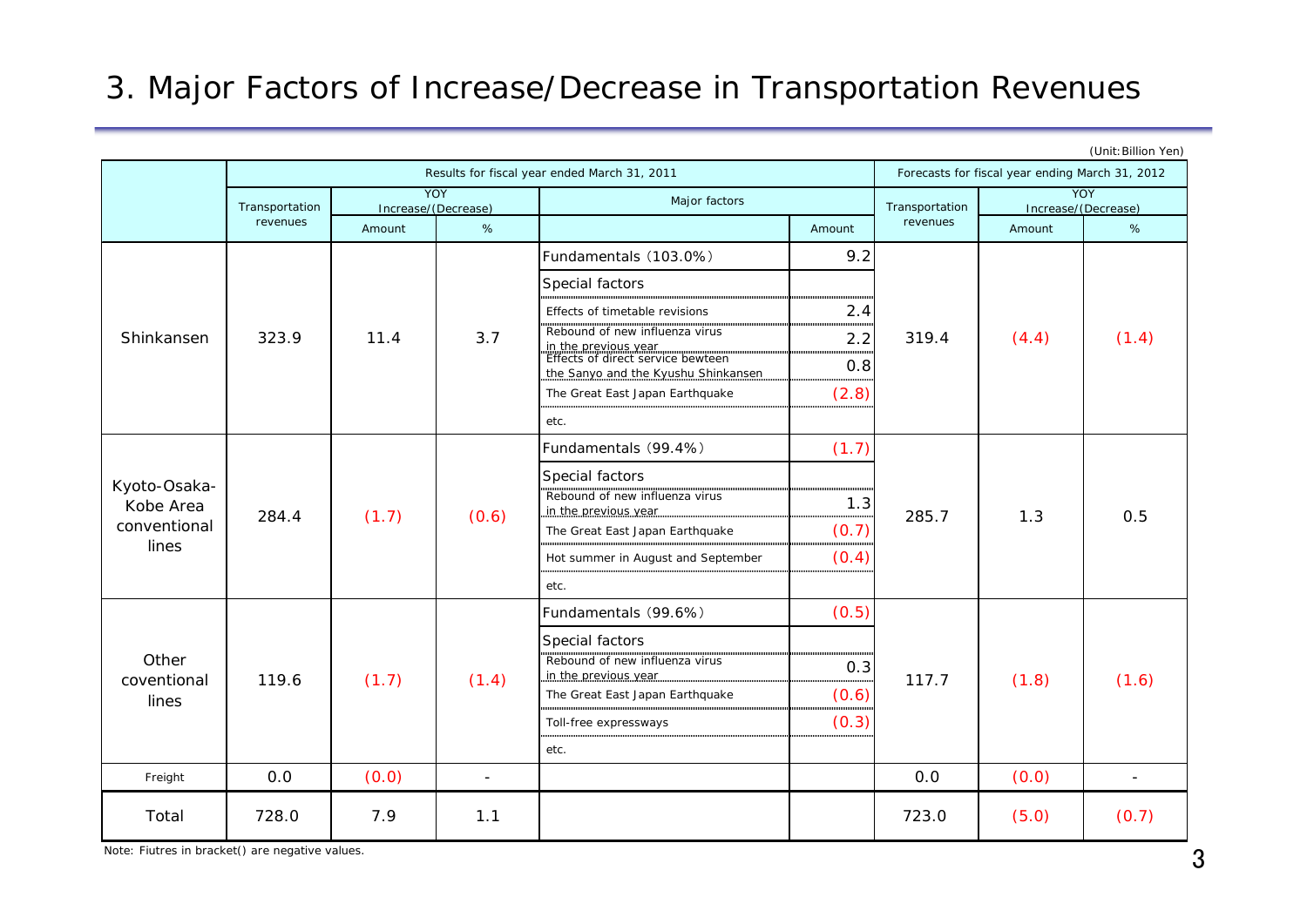## <sup>4</sup>. Revenue Forecasts and Initiatives Going Forward①:Shinkansen





#### Initiatives going forward

○Promotion of Express Reservation Service and e-5489

・Increase in the number of J-WEST Card members

・Member's more frequent use through "J-WEST Premiere Program"



O OSAKA STATION CITY 986 5812 3456 7890 TAKO HISBITRIRON **VISA** <J-WEST Card>

○Boosting travel demand through travel campaigns

・Introduction of more attractive travel package line-ups ・Introduction of website "Santo Monogatari Web" providing various travel information on Kyoto-Osaka-Kobe area and travel packages including Shinkansen (Started from March 28, 2011)

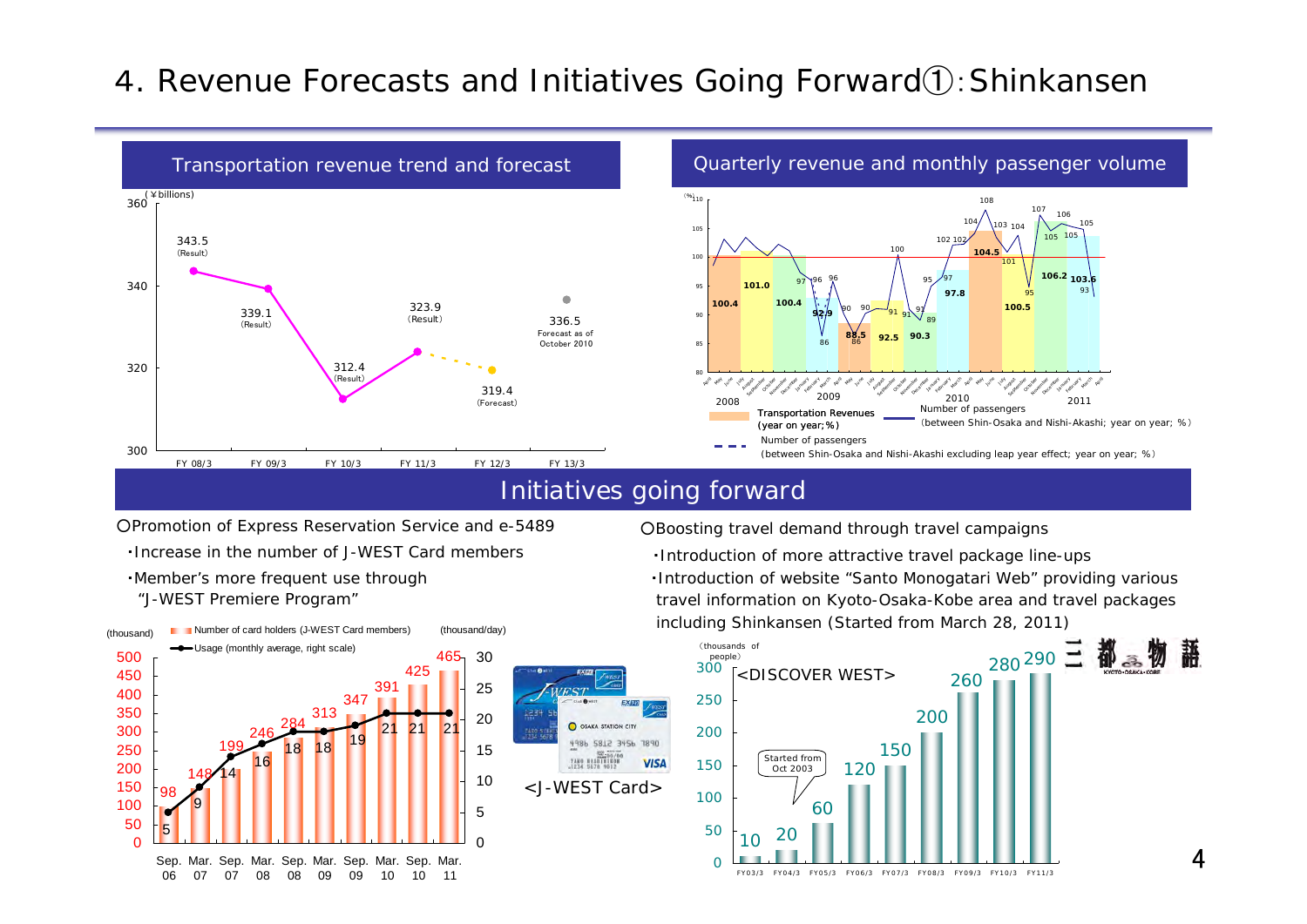### 5. Revenue Forecasts and Initiatives Going Forward②:Kyoto-Osaka-Kobe Area



- Enhancement of railway service through ICOCA
- ・Collaboration with other public transport operators
- (Selling ICOCA and ICOCA commuter pass at Keihan Electric
- Railway stations starting from June 1, 2011)

Hanwa Line

Sakaishi

Kansai-airport Wakayama Yamatoji Line

Oji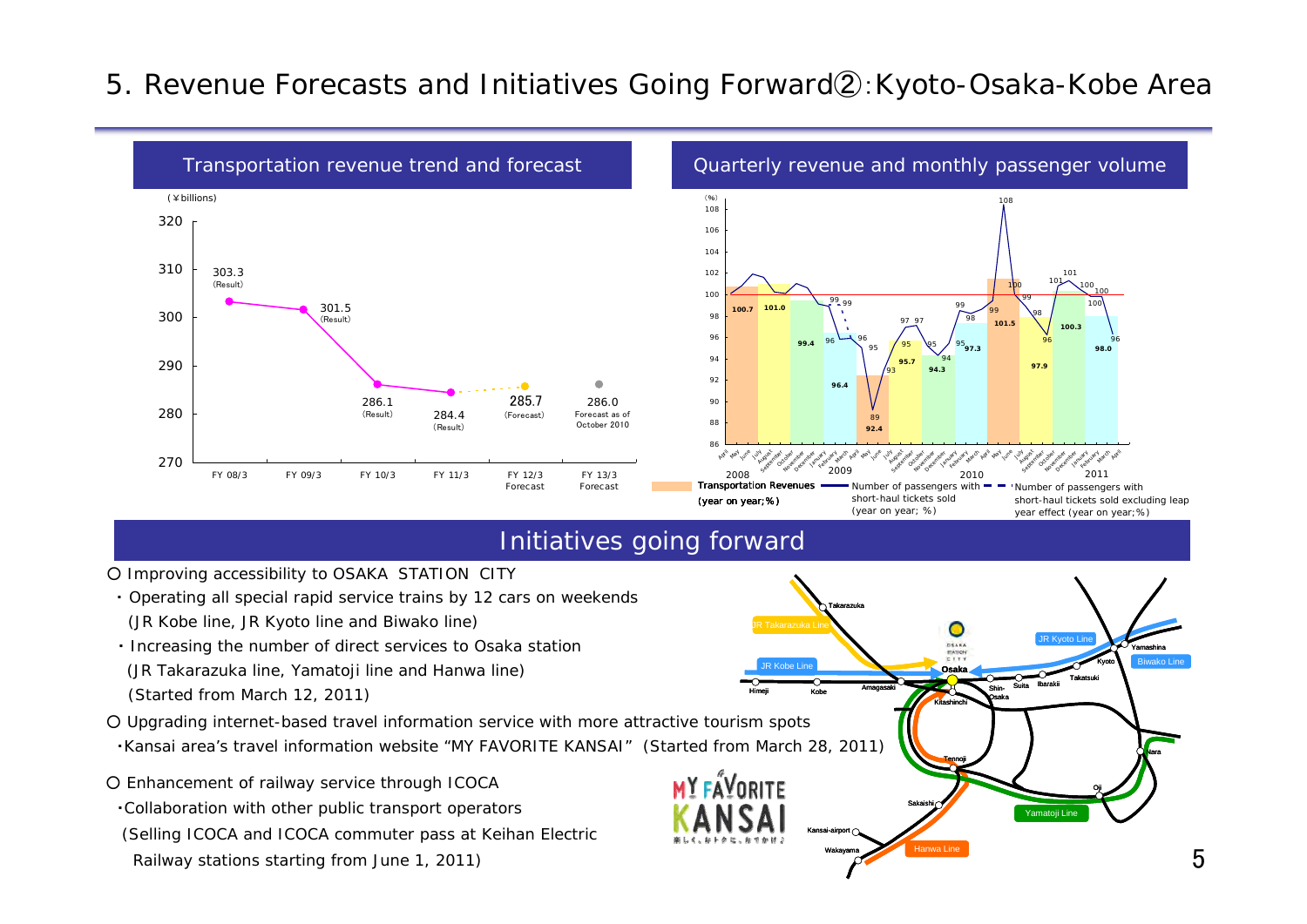## 6. Direct Service between the Sanyo and the Kyushu Shinkansen

#### 【**Outline of Direct service**】

(Frequency, travel time and price)

|                 |          | Frequency<br>(return/day) | Travel time<br>(the fastest service) | Price*<br>(one way)                  |
|-----------------|----------|---------------------------|--------------------------------------|--------------------------------------|
| Osaka⇔Kagoshima | "Mizuho" | 4                         | 3 hours 45 minutes                   | ¥21.600<br>$(*17,000$ with discount) |
|                 | "Sakura" | 10.5                      | 4 hours 10 minutes                   | ¥21.300<br>$(*17,000$ with discount) |
| Osaka⇔Kumamoto  | "Mizuho" | 4                         | 2 hours 59 minutes                   | ¥18,320<br>(¥14,400 with discount)   |
|                 | "Sakura" | 11                        | 3 hours 20 minutes                   | ¥18.020<br>$(*14,400$ with discount) |

\*There are four west-bound and east-bound "Mizuho" services in a day.

\*Prices in parentheses represent the prices of "e-early reservation discount tickets".

#### (Reference) Number of travelers by rail and air on major routes (FY09/3)

| Routes                                | Airplane<br>Railway |                                     | Total                               |
|---------------------------------------|---------------------|-------------------------------------|-------------------------------------|
| Kyoto-Osaka-<br>Kobe area → Kagoshima | 358 persons/day     |                                     | 3,485 persons/day 3,843 persons/day |
|                                       | (9%)                | (91%)                               |                                     |
| Kyoto-Osaka<br>Kobe area<br>Kobe area | 794 persons/day     | 1,822 persons/day 2,616 persons/day |                                     |
|                                       | (30%)               | 70%)                                |                                     |

Source: Ministry of Land, Infrastructure and Transport

#### 【**Provision of high quality service**】

○Promotion of new internet reservation service "e-5489"

- ・Available to book seats of major express trains in JR-West,
- JR-Shikoku and JR-Kyushu area as well as "Mizuho," " Sakura" and " Tsubame,"
- in addition to "Nozomi," "Hikari" and "Kodama" on the internet
- ・Selling "e-early reservation discount tickets" available when booking seats up to three days before the date of departure
- ○Introduction of new comfortable rolling stock with upgraded reclining functioned seats and two-by-two seating arrangement in ordinary cars

#### 【**Invigoration of travel demand**】

○Promotion of inter-regional tourism in collaboration with travel agencies, local authorities and travel operators

・Kumamoto, Miyazaki and Kagoshima Destination Campaign (from October to December, 2011)

#### (Effects of reducing travel time)

| Route and<br>Travel time      | Hiroshima          | Okayama            | Shin-Osaka         |
|-------------------------------|--------------------|--------------------|--------------------|
| 1 hour 37 minutes<br>Kumamoto |                    | 2 hours 14 minutes | 2 hours 59 minutes |
|                               | (52 minuetes)      | (52 minuetes)      | (58 minuetes)      |
|                               |                    |                    |                    |
| Kagoshima-Chuo                | 2 hours 23 minutes | 2 hours 59 minutes | 3 hours 45 minutes |

\*Times are for fastest "Mizuho" Shinkansen.

Times in parenthesis represent the reduciton in travel time following the establishment of direct services.

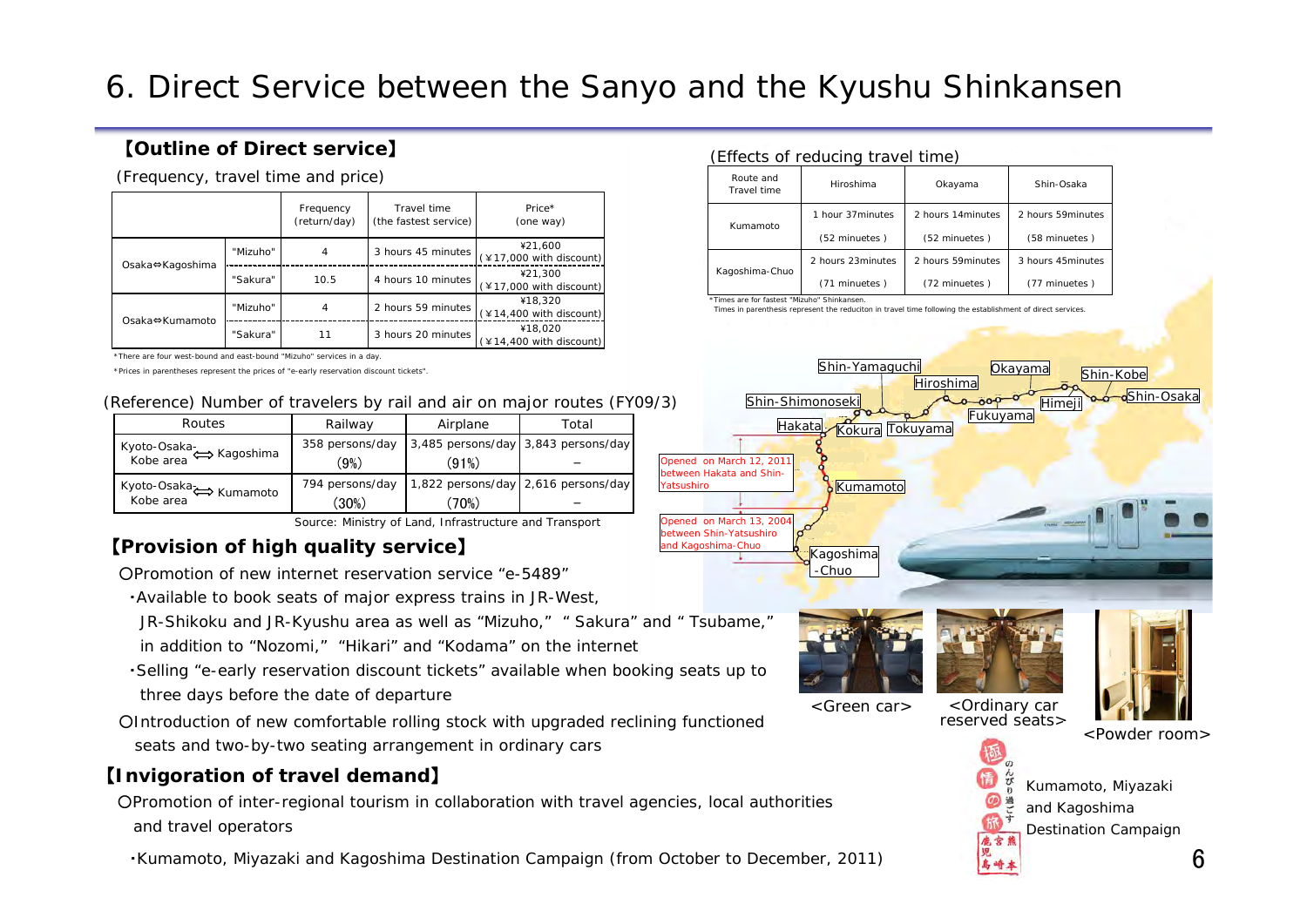### 7. Major Factors of Increase/Decrease in Operating Expenses (Non-consolidated)

|                                  |                     |        |                                                                                                                                                                                                        |                                                 |       | (Unit: Billion Yen)                                                                                                                                       |  |
|----------------------------------|---------------------|--------|--------------------------------------------------------------------------------------------------------------------------------------------------------------------------------------------------------|-------------------------------------------------|-------|-----------------------------------------------------------------------------------------------------------------------------------------------------------|--|
|                                  |                     |        | Results for fiscal year ended March 31, 2011                                                                                                                                                           | Forecasts for fiscal year ending March 31, 2012 |       |                                                                                                                                                           |  |
| Item                             | <b>YOY</b>          |        |                                                                                                                                                                                                        | <b>YOY</b>                                      |       |                                                                                                                                                           |  |
|                                  | Increase/(Decrease) | %      | Major factors                                                                                                                                                                                          | Increase/(Decrease)                             | %     | Major factors                                                                                                                                             |  |
| Personnel costs                  | (29.9)              | (11.3) | Expiration of amortization of net retirement<br>benefits obligation at transition (30.1)                                                                                                               | 0.6                                             | 0.3   | · Increase in amortization of accumulated<br>unrecognized actuarial differences due to<br>revision of basic rate of retirement benefits<br>obligation 0.8 |  |
| Energy costs                     | 0.1                 | 0.4    | Increase in fuel price, etc                                                                                                                                                                            | 3.2                                             | 9.7   | ·Increase in fuel price 2.0<br>·Increase in train-kilometer 0.9                                                                                           |  |
| Maintenance costs                | 7.7                 | 6.0    | Increase in maintenance work<br>contributed by third parties 2.8<br>Increase in removal costs of buildings<br>such as company housing 1.8<br>Increase in maintenance costs for<br>structures 1.5, etc. | (2.3)                                           | (1.7) | ·Decrease in removal costs of buildings such<br>as company housing (1.7)<br>Decrease in costs for timetable revision (0.3)                                |  |
| Miscellaneous costs              | 6.9                 | 4.4    | Increase in payments for other JR<br>companies 2.2<br>·Increase in sales charge 1.2<br>· Increase in advertising expenses 1.1<br>· Increase in system related costs 0.7<br>etc.                        | (0.3)                                           | (0.2) |                                                                                                                                                           |  |
| Taxes                            | 0.4                 | 1.6    | · Increase in property taxes, etc.                                                                                                                                                                     | 1.6                                             | 5.6   | ·Increase in property taxes, etc.                                                                                                                         |  |
| Depreciation and<br>amortization | 9.1                 | 7.6    | Increase in facilities                                                                                                                                                                                 | 13.8                                            | 10.8  | ·Increase in facilities                                                                                                                                   |  |
| Total                            | (5.4)               | (0.7)  |                                                                                                                                                                                                        | 16.6                                            | 2.2   |                                                                                                                                                           |  |

Note: Fiutres in bracket() are negative values.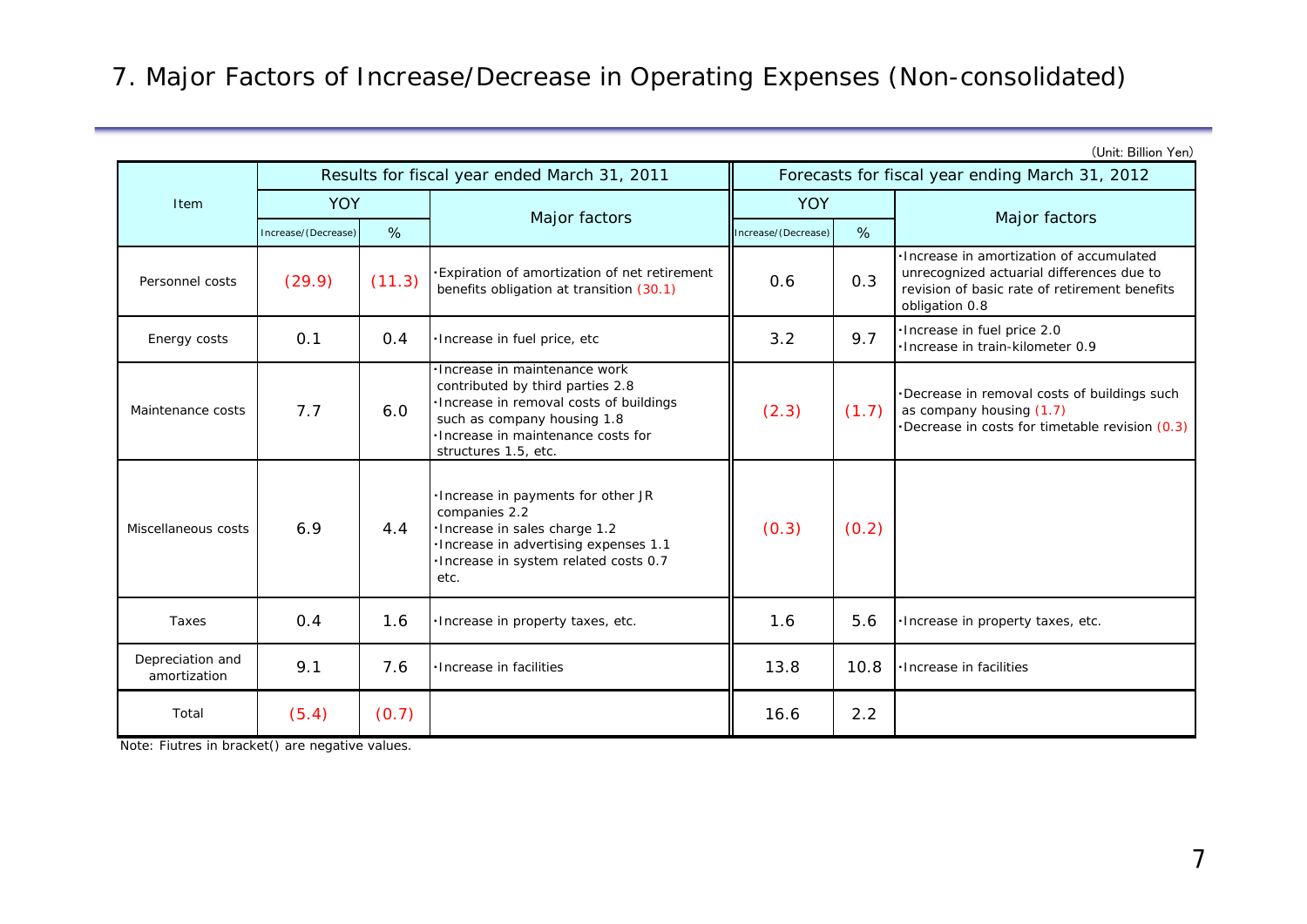8. Result and Forecast of Operating Expenses (Non-consolidated)

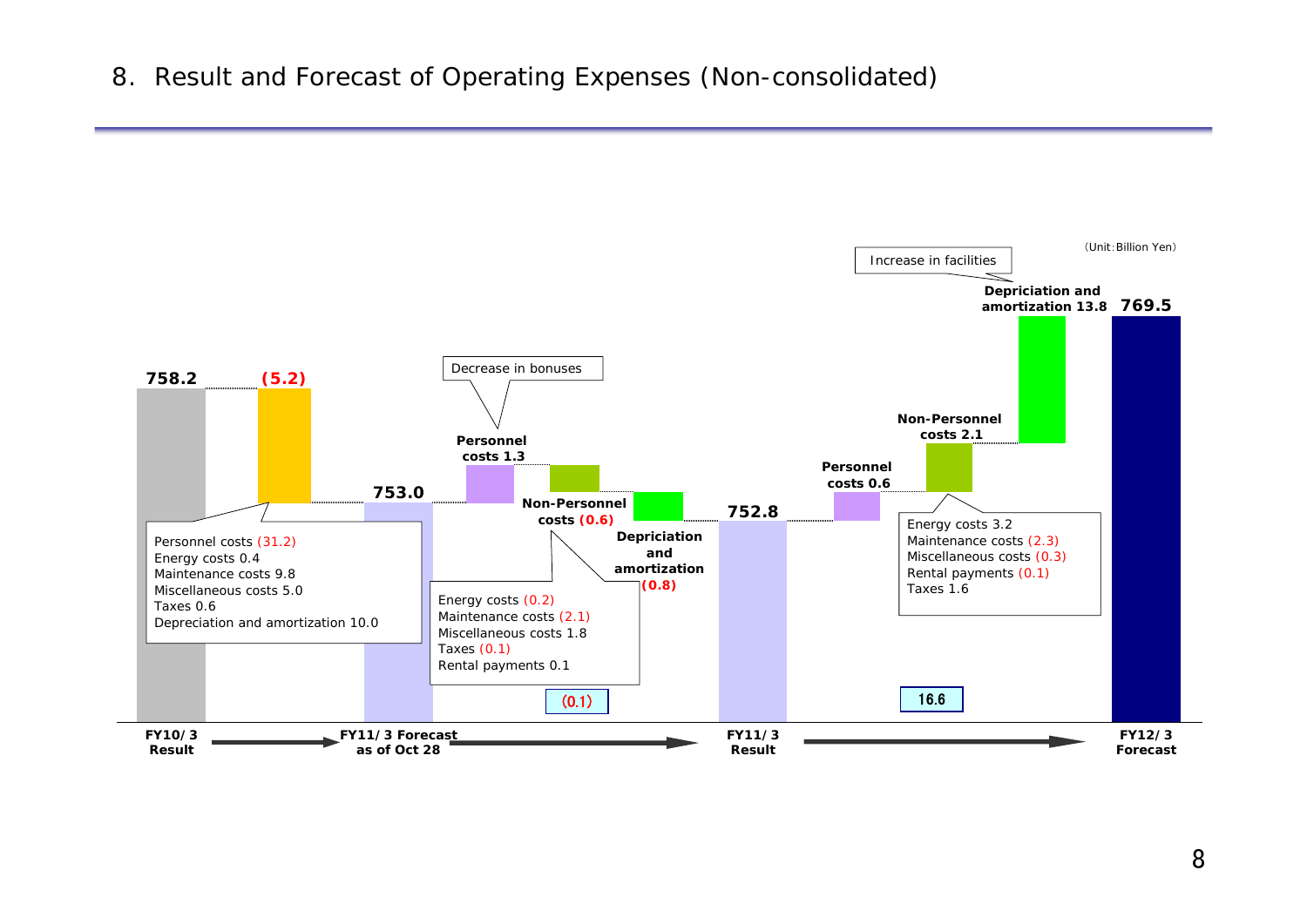### 9. OSAKA STATION CITY - Grand opening on May 4

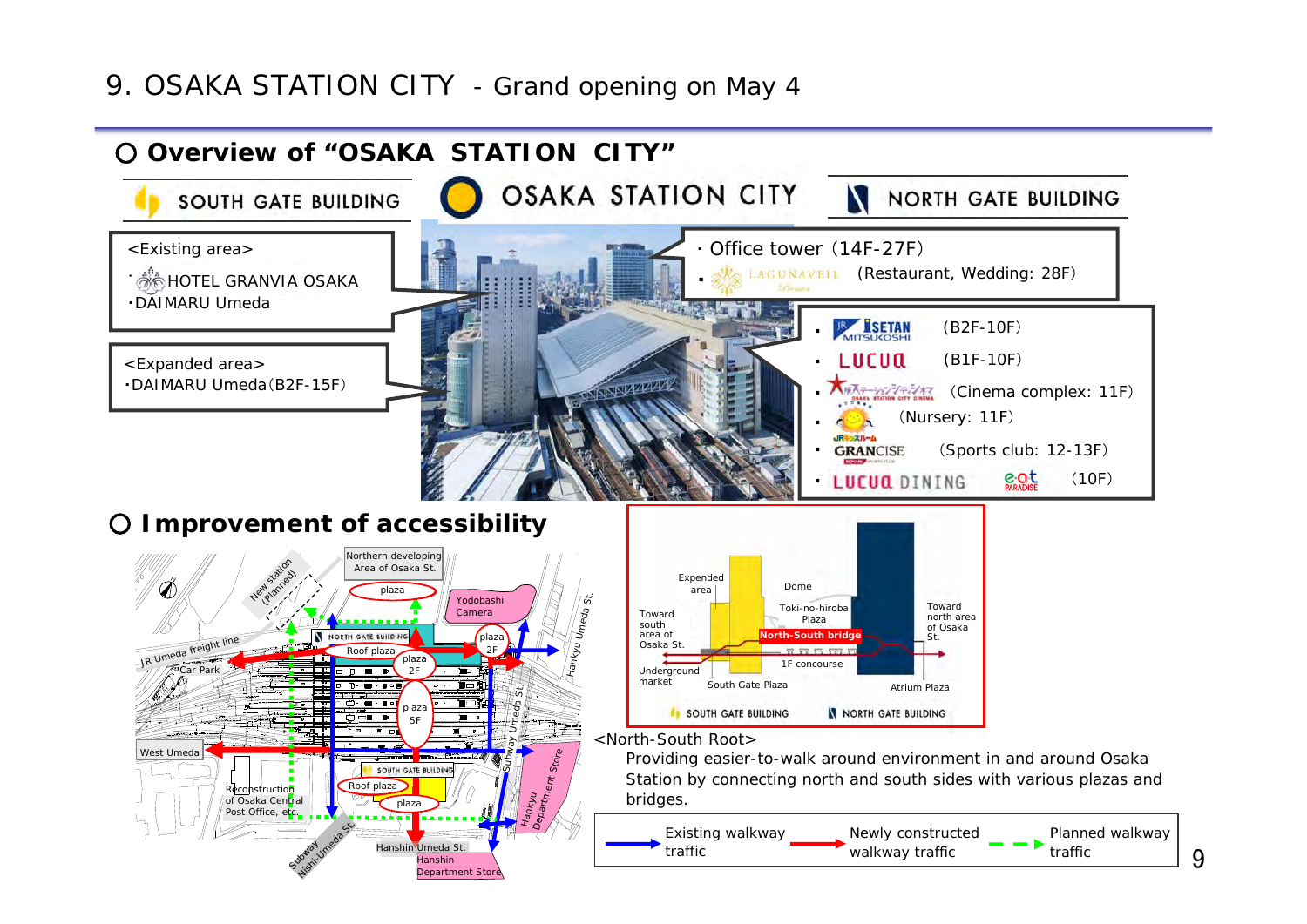## **Retail business**

| (Unit: Billion Yen) |        |        |            |          |       |  |
|---------------------|--------|--------|------------|----------|-------|--|
|                     | FY10/3 | FY11/3 | <b>YOY</b> | FY12/3   | YOY   |  |
|                     | Result | Result |            | Forecast |       |  |
| Operating           | 201.9  | 201.3  | (0.6)      | 250.3    | 48.9  |  |
| Revenues*           |        |        |            |          |       |  |
| Operating           |        |        |            |          |       |  |
| Income              | 3.1    | 3.5    | 0.4        | (0.5)    | (4.0) |  |

\*Operating revenues are the revenues from third parties  $($  = customers).

#### 【**Sales of goods and food services**】

#### **(Enhancement of the value of our railway belts)** <Marketing area of Via-inn>

OStore renewal with improvement of Sannomiya station [Constructing period :April 2011 – end of FY12/3]

O Store renewal with improvement of Shin-Osaka station [Constructing period :March 2010 – end of FY12/3]

#### (**Newly open of business hotel "Via-inn"**)

○ "Via-inn Akihabara"

・Open date: March 18, 2011 ・Place: about 3 minutes from JR Akihabara station on foot

・Area: approx. 4,800㎡ (25 floors)

・Number of rooms: 284

(incl. 259 single rooms)

○ "Via-inn Shinsaibashi"

・Open date: April 29, 2011

・Place: about 2 minutes from subway Shinsaibashi station on foot

・Area: approx. 4,900㎡(12 floors)

・Number of rooms: 205 (incl. 184 single rooms)



#### 【**Department store**】

### (**Opening of JR Osaka Mitsukoshi Isetan**)

○Feature:

First opening store with double name of Mitsukoshi and Isetan

Sales areas divided by customers' lifestyle and scene

Car park (Only department store in Osaka providing complimentary service for customers)

○Sales target in the first fiscal year: 55 billion yen



10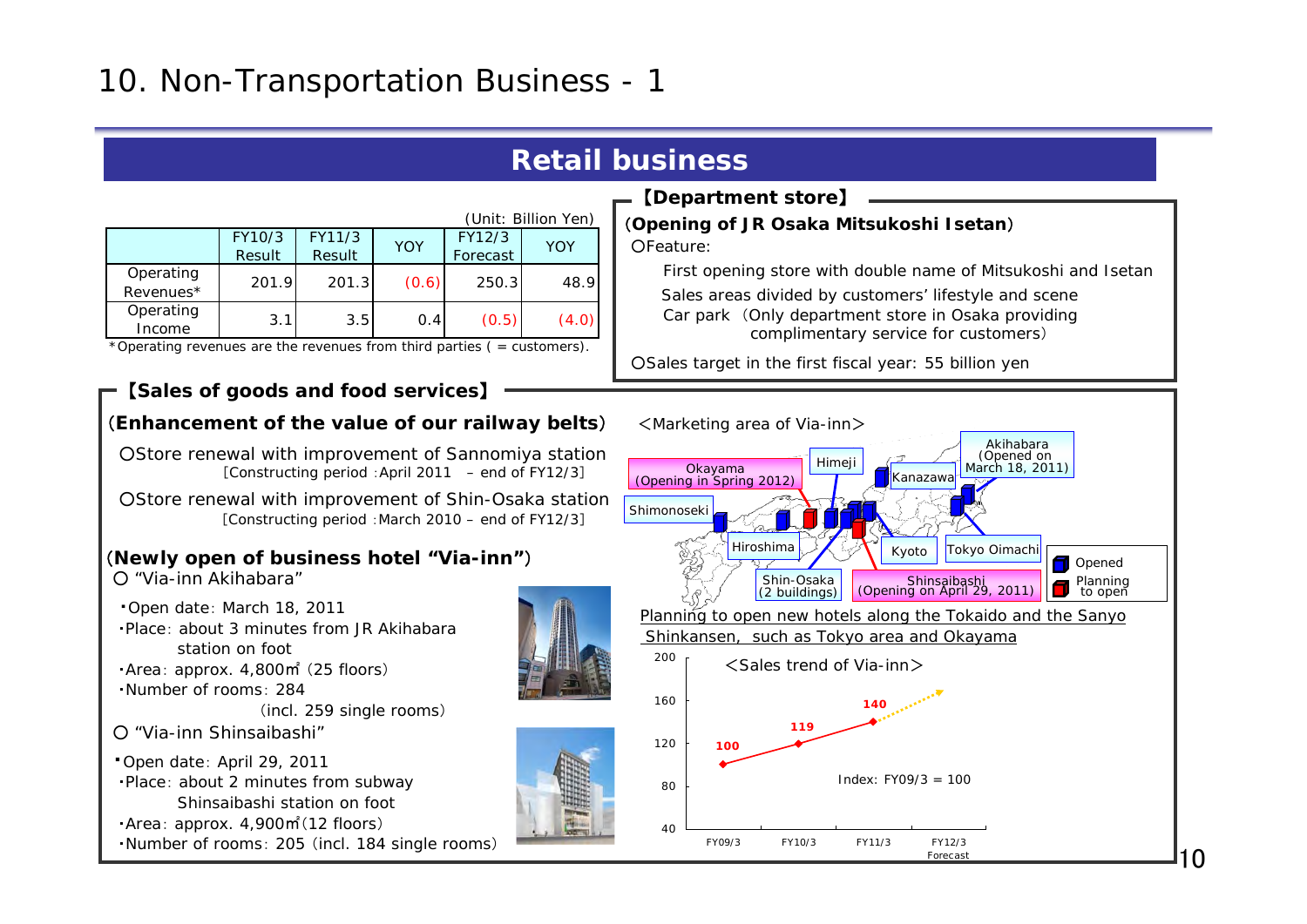## **Real estate business**

| (Unit: Billion Yen) |        |        |       |          |      |  |
|---------------------|--------|--------|-------|----------|------|--|
|                     | FY10/3 | FY11/3 | YOY   | FY12/3   | YOY  |  |
|                     | Result | Result |       | Forecast |      |  |
| Operating           | 70.9   | 75.7   | 4.8   | 91.3     | 15.5 |  |
| Revenues*           |        |        |       |          |      |  |
| Operating           | 22.5   | 22.2   | (0.2) | 24.0     | 17   |  |
| Income              |        |        |       |          |      |  |

\*Operating revenues are the revenues from third parties  $($  = customers $)$ .



#### ○Feature: Roughly half of total stores are new in Japan, Kansai or Osaka. Common service with JR Osaka Mitsukoshi Isetan(**Opening of LUCUA**) 【**Shopping Center**】

- (Drop off service of baggies and wheel char, Point service for JRMI Card)
- Sales target of tenants in the first fiscal year:**:** 25 billion yen





# LUCUQ

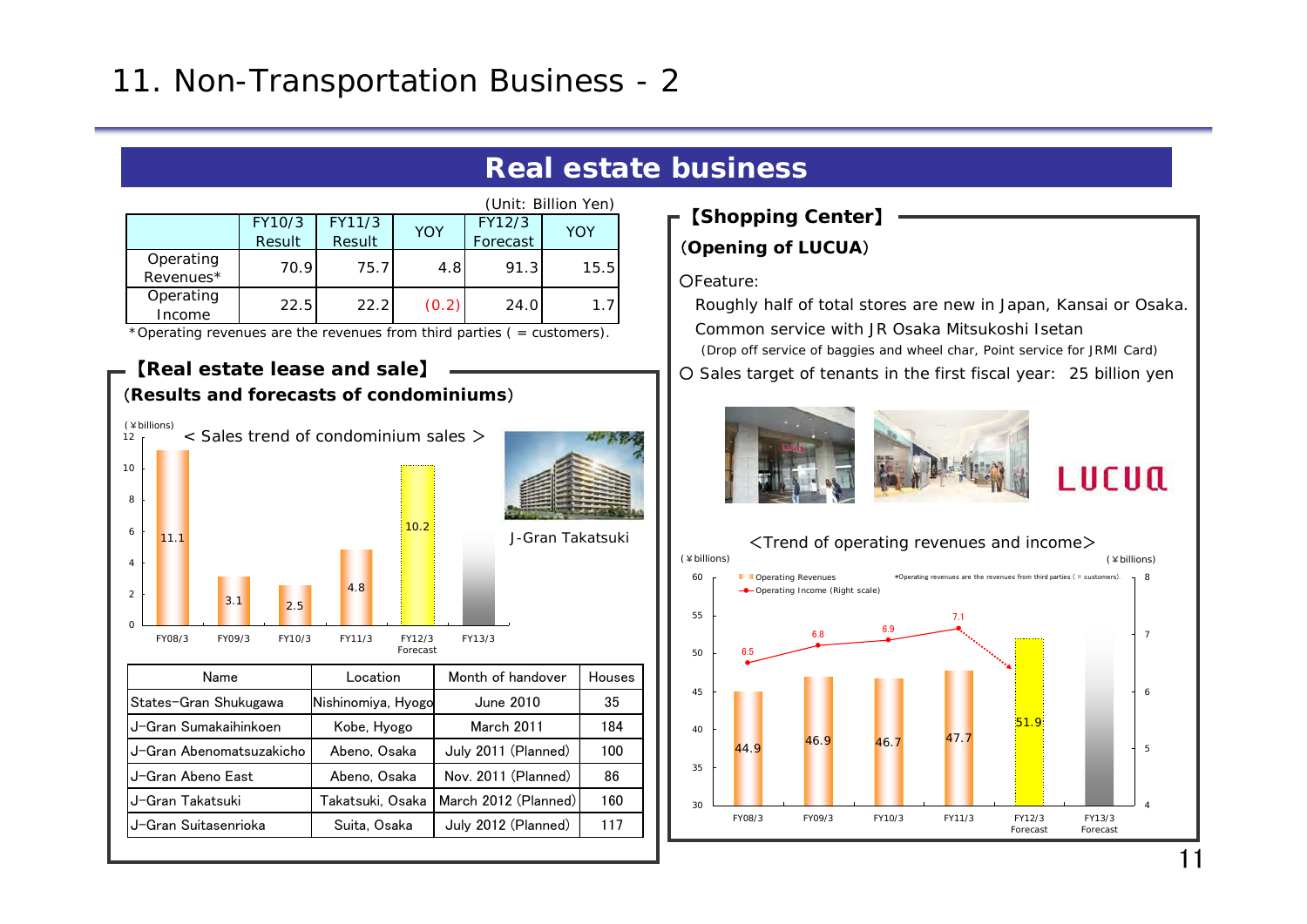### **Other businesses**

|                        |                  |                  |            |                    | (Unit: Billion Yen) |
|------------------------|------------------|------------------|------------|--------------------|---------------------|
|                        | FY10/3<br>Result | FY11/3<br>Result | <b>YOY</b> | FY12/3<br>Forecast | YOY                 |
| Operating<br>Revenues* | 119.6            | 129.9            | 10.2       | 117.0              | (12.9)              |
| Operating<br>Income    | 6.7              | 9.6              | 2.9        | 5.8                | (3.8)               |

\*Operating revenues are the revenues from third parties  $($  = customers).

#### 【Hotel business】

Executive rooms on 27th floor in Hotel Granvia Osaka

・Opening in spring 2012 (Refurbish from restraunt floor)

・68 rooms (42 twin rooms and 26 double rooms)

・One of the highest class rooms, commemorating the opening of OSAKA STATION CITY and Northern Area of Osaka station.



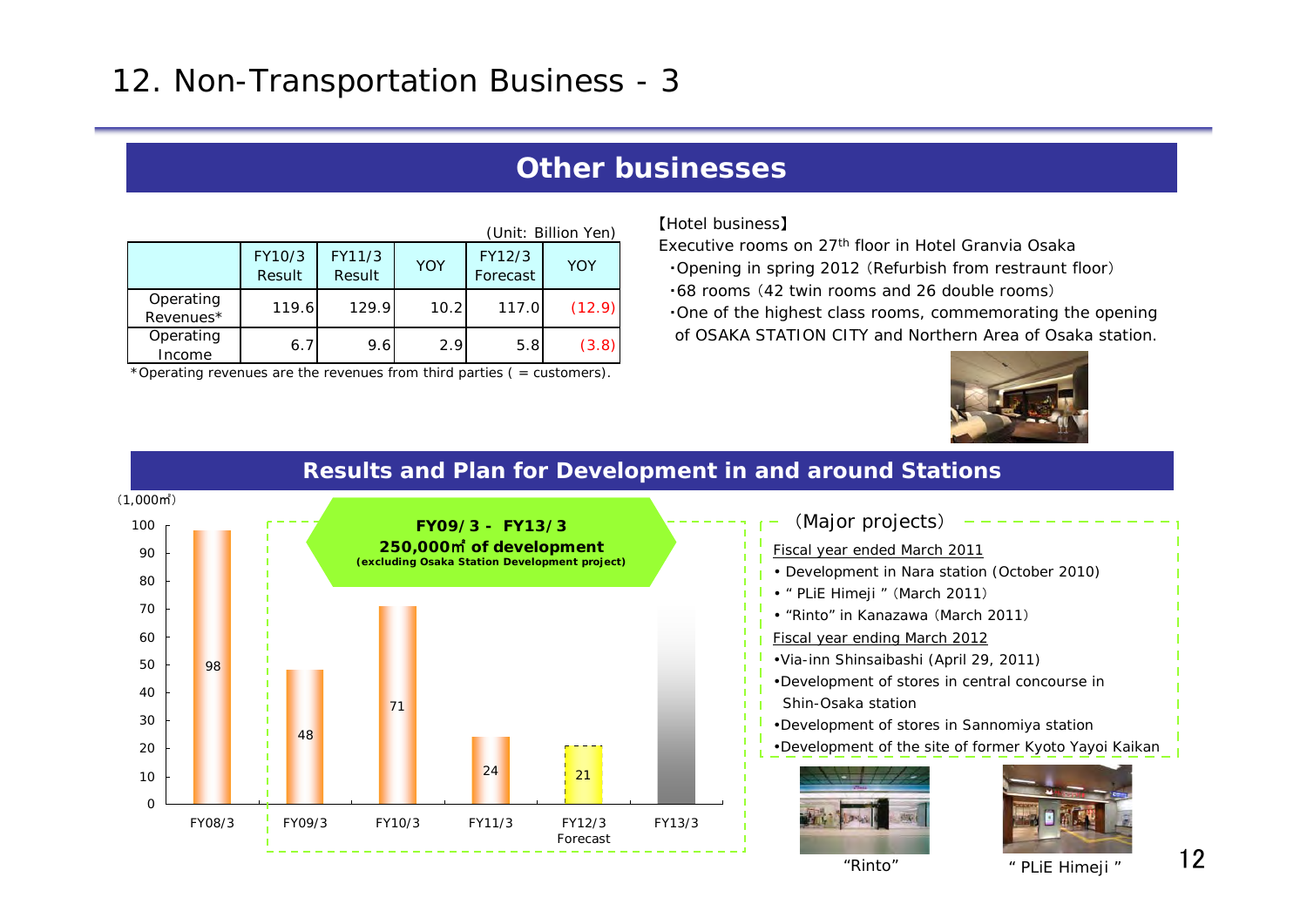## 13. Capital Expenditure Plan (Consolidated)



**(Safty-related CAPEX:** ¥**430 billion)**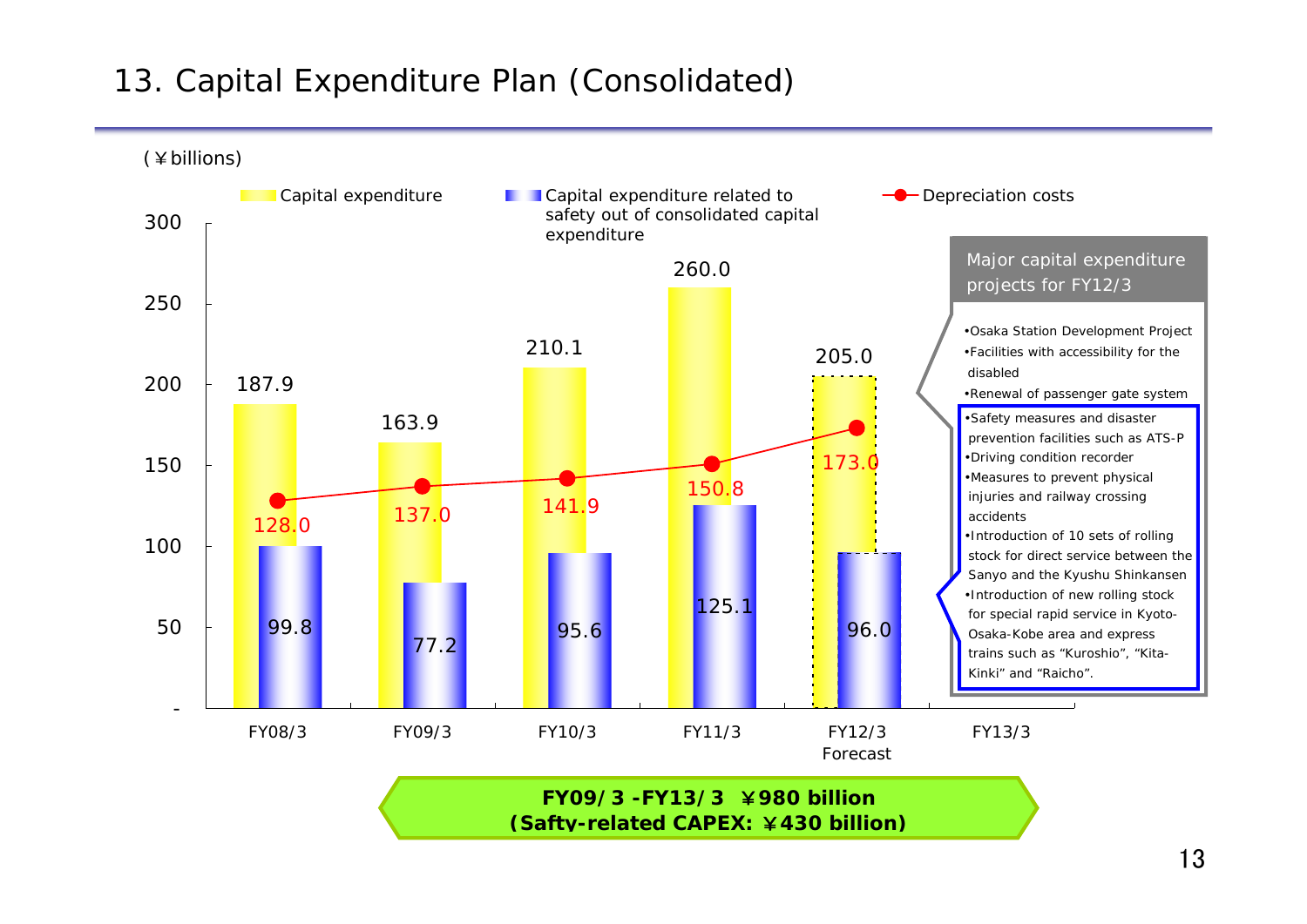## 14. Finance and Cash Flow Strategies



| $(Unit: \&\text{billion})$             |         |               |          |       |  |  |
|----------------------------------------|---------|---------------|----------|-------|--|--|
|                                        | FY11/3  |               | FY12/3   |       |  |  |
|                                        | Result  | YOY           | Forecast | YOY   |  |  |
| Balance of long-term debt and payables | 1.102.6 | 63.6          | 1.097.0  | (5.6) |  |  |
| Shareholder's equity ratio             | 25.8%   | $(0.5$ point) |          |       |  |  |



•Free cash flow improved in FY11/3 compared to FY10/3, due to increase in income before income taxes and deferred payment for construction work. •Free cash flow will become worse again in FY12/3, but expected to greatly improve after that.

•Aim for consolidated DOE of 3% in FY13/3, on condition that our projects yield results •Dividend of 8,000 yen per share is planned for FY12/3